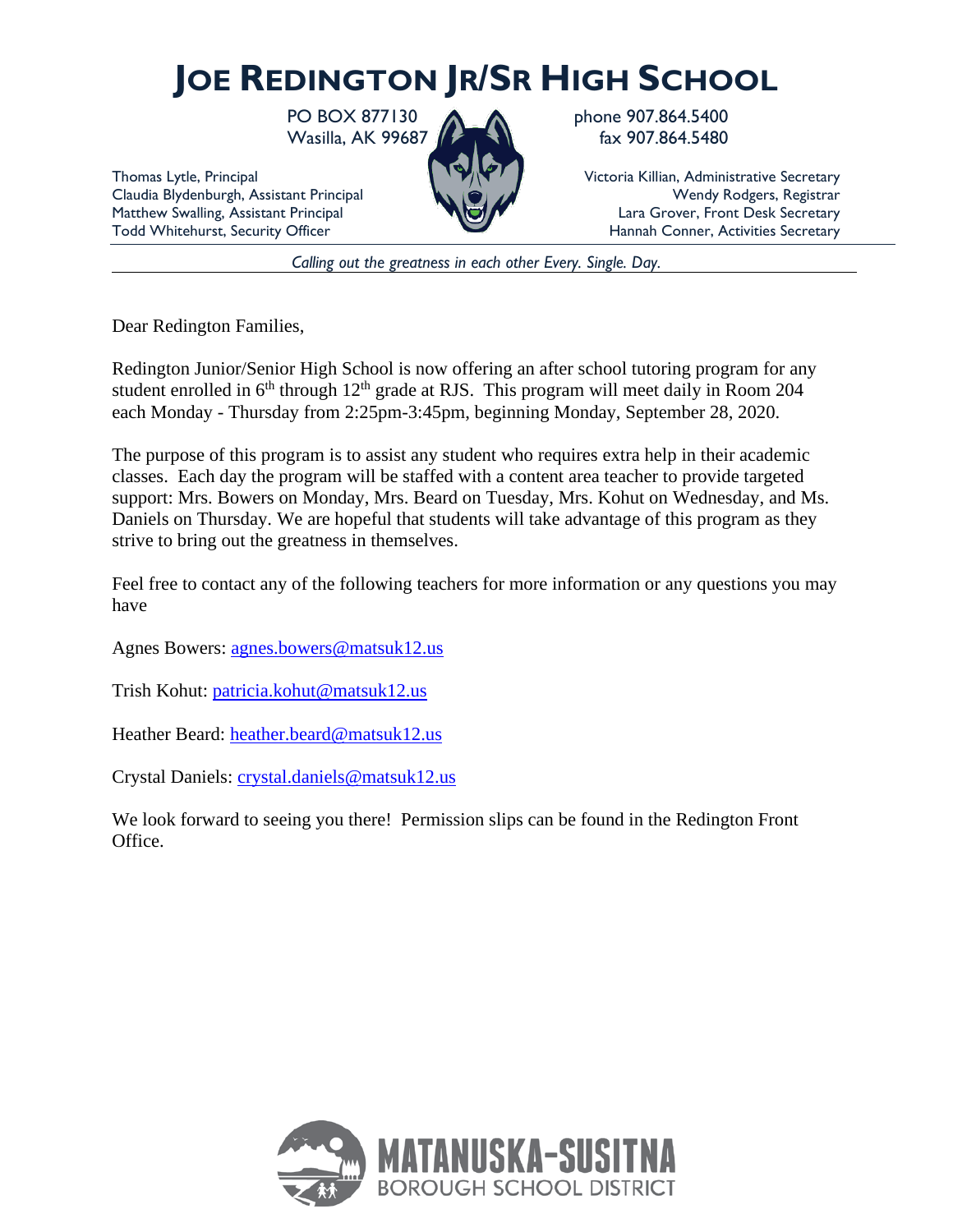## **JOE REDINGTON JR/SR HIGH SCHOOL**

PO BOX 877130 **A** phone 907.864.5400 Wasilla, AK 99687 **fax 907.864.5480** 

Thomas Lytle, Principal Victoria Killian, Administrative Secretary

Claudia Blydenburgh, Assistant Principal Wendy Rodgers, Registrar Wendy Rodgers, Registrar Matthew Swalling, Assistant Principal Lara Grover, Front Desk Secretary<br>
Todd Whitehurst, Security Officer Hannah Conner, Activities Secretary Hannah Conner, Activities Secretary

*Calling out the greatness in each other Every. Single. Day.*

## **HOWLING HUSKY TUTORING**

| <b>Contact Info:</b>                            |                                                                                                                                                                         |  |
|-------------------------------------------------|-------------------------------------------------------------------------------------------------------------------------------------------------------------------------|--|
|                                                 |                                                                                                                                                                         |  |
|                                                 |                                                                                                                                                                         |  |
|                                                 |                                                                                                                                                                         |  |
| <b>Student Expectations:</b>                    |                                                                                                                                                                         |  |
|                                                 |                                                                                                                                                                         |  |
| what I will be working on.                      | • I must arrive on time and sign into class by filling out an assignment form and stating                                                                               |  |
| $\bullet$<br>$\bullet$<br>complete assignments. | I will be required to keep a record of assignments/work completed during tutoring.<br>I will be required to bring paper, pencil/pen and any academic material needed to |  |
| $\bullet$                                       | I understand that once I enter the classroom at 2:25 I will not be permitted to leave until<br>3:45pm without a pass from another teacher unless I am picked up early.  |  |
|                                                 | I must follow all RJS and Mat-Su School District rules while in attendance.                                                                                             |  |
|                                                 |                                                                                                                                                                         |  |
| <b>Parent Expectations:</b>                     |                                                                                                                                                                         |  |
|                                                 |                                                                                                                                                                         |  |
|                                                 | • That pick-up time for students is no later than 3:45pm.<br>• That Howling Husky Tutoring is only on Monday Tuesday Wednesday and Thursday                             |  |

• That Howling Husky Tutoring is only on Monday, Tuesday, Wednesday, and Thursday each week.

Parent Signature

\_\_\_\_\_\_\_\_\_\_\_\_\_\_\_\_\_\_\_\_\_\_\_\_\_\_\_\_\_\_\_\_\_